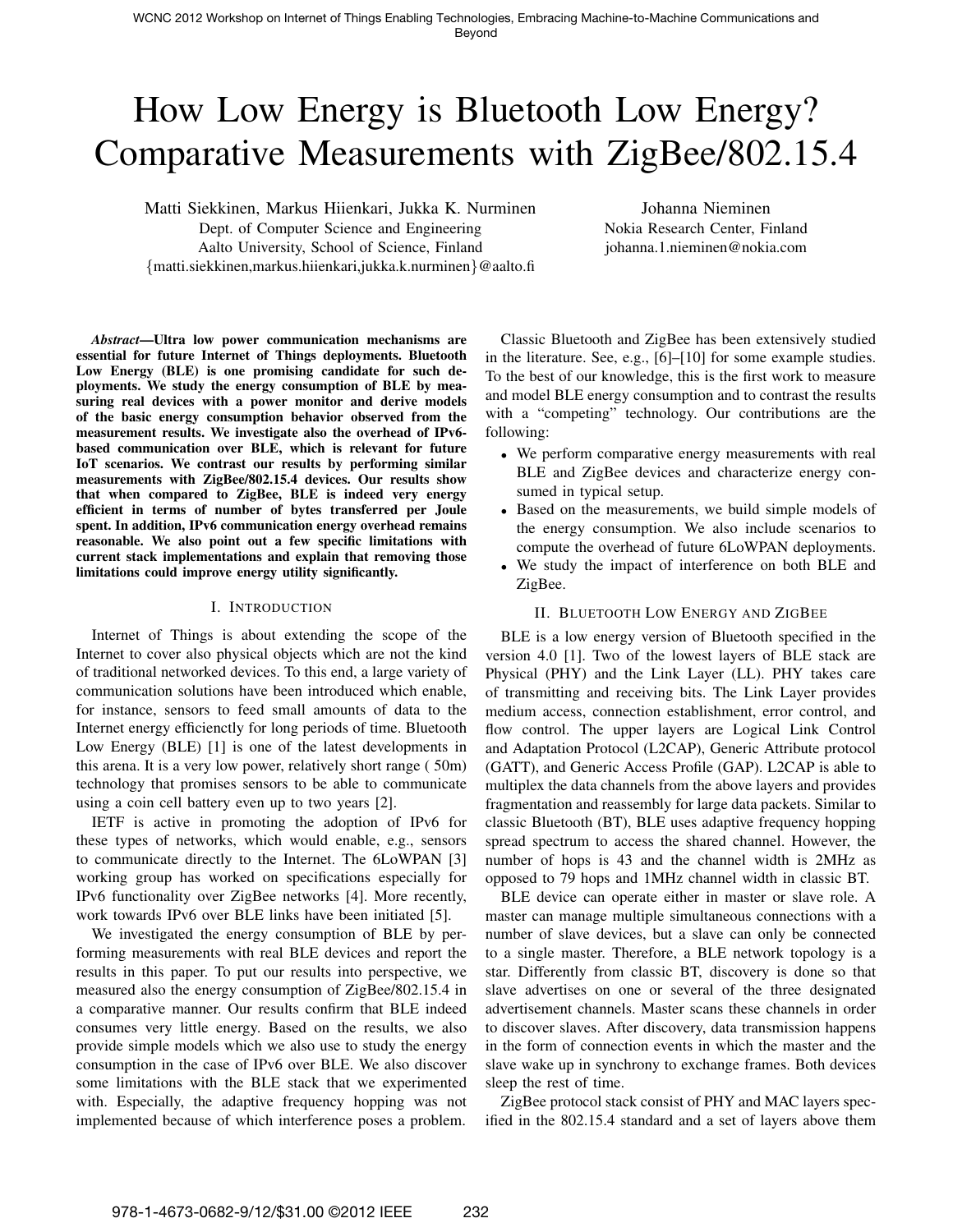which are specified by the ZigBee alliance. Our comparative measurements focus on the two lowest layers which is why we do not detail the higher layers further. The channel access in 802.15.4 is CSMA/CA as opposed to the frequency hopping of BLE. The over the air data rate is only 250kbit/s compared to 1Mbit/s of BLE.

In ZigBee terminology, a network can consist of end devices, routers, and coordinators. End devices are typically most resource constrained and coordinators have the most capacity. End devices can connect to routers or coordinators which can connect to each other. The resulting topologies can be star or peer-to-peer. In the non-beacon mode, an end device can transmit whenever it desires and the router/coordinator should listen to the medium for any incoming transmissions.

## III. MEASUREMENT SETUP

The measurements were performed using a Monsoon Power Monitor [11] which provides an adjustable voltage output terminal to which the device to be measured can be directly connected. To measure the energy consumption of BLE, we plugged a BlueGiga BLE112 module (based on TI's CC2540 System-On-Chip) to the power monitor and configured it to be a slave device. The slave was communicating with a BLE112 USB dongle which was configured as a master device. Besides what is necessary to communicate over BLE, the slave device does not contain any other hardware which could consume energy and bias the results. It is run with TI's BLE stack (v 1.0) in single chip mode and represents a realistic example of a sensor where the amount of hardware and power consumption is tried to be kept at minimum. The slave is set to generic discoverability and undirected connectability mode.

For the ZigBee measurements, we used TI's sensor boards consisting of MSP430F2274 application microcontroller and CC2530 ZigBee network processor. The boards are meant to be used in dual-chip configuration (MSP430 running the application and CC2530 running network processor firmware). However, we wanted to study the energy consumption of just the CC2530. Therefore, CC2530 was flashed with firmware containing the full Z-Stack (v.2.4.0-1.4.0) and MSP430 is programmed to go to sleep on startup, making this configuration effectively single-chip. It is worth pointing out that except for the radio module, the CC2530 SoC is identical to the BLE's equivalent (CC2540), which makes it possible to do a fair comparison of energy consumption between the two. One sensor was then plugged to the power monitor and that sensor was talking to another one connected to a PC and acting as PAN coordinator. The MAC layer was set to not use the superframe structure (beacons used only for network discovery), which removes the need for end-devices to listen and wait for the beacon before sending data.

Several parameters of the two link layer protocols can be modified. We list the most relevant of them in Table I. In BLE scanning cycle, the scanning interval, i.e. the time between subsequent scanning events, can be determined in addition to the duty interval which determines the fraction of time from the scanning interval that the device spends actively scanning.

Z-Stack's poll-rate is the interval in between events where the end-device queries the coordinator whether it has pending data. In our measurements, this did not play a role since the end device was just transmitting data. ACK request is a MAC-level acknowledgment mechanism in 802.15.4.

| <b>BLE</b> stack                            | Z-stack                              |  |  |
|---------------------------------------------|--------------------------------------|--|--|
| Device role (master/slave)                  | Device role (coordinator/end-device) |  |  |
| Discoverability and connectability modes    | PAN channel and ID                   |  |  |
| Enabled advertisement channels (0-3)        | Poll rate (end-device)               |  |  |
| Advertisement interval and data             | ACK request on/off                   |  |  |
| Scanning duty cycle                         | Output power                         |  |  |
| Connection interval, timeout, slave latency |                                      |  |  |
| Output power                                |                                      |  |  |
| Table                                       |                                      |  |  |

SOME OF THE TUNABLE PARAMETERS IN BLE AND ZIGBEE STACKS.

# IV. BLE ENERGY CONSUMPTION MEASUREMENTS AND MODELING

## *A. Non-Connected States*

We first study the energy consumption before the slave and master are connected. Figure 1 shows a power trace of the slave and master while advertizing and scanning, respectively. The slave was set to send advertisements with half a second intervals and the master was configured to scan using a 50% duty cycle. The two traces are not from the same discovery process and did not have exactly the same configurations which can be noticed from the differing connection event intervals.



Figure 1. Power trace of advertisement/scanning and the connection events that follow.

With no specific advertising data embedded, the advertisement is 8B long. Each advertisement consumed roughly 0.1mJ, which gives us power consumption of about 0.2mW for the slave with this configuration. Advertisements can be sent also to several different channels. Sending to three channels instead of one during a single advertising event consumes about 0.08 mJ more almost doubling the energy consumption. However, using all three channels increases chances of faster discovery. The master was consuming about 33mW during the scanning phase when using 50% duty cycle.

The total energy consumption during this phase depends on the chosen parameter values. For the slave, the parameters of interest are the advertisement interval and the number of channels to send them. The scanning duty cycle of the master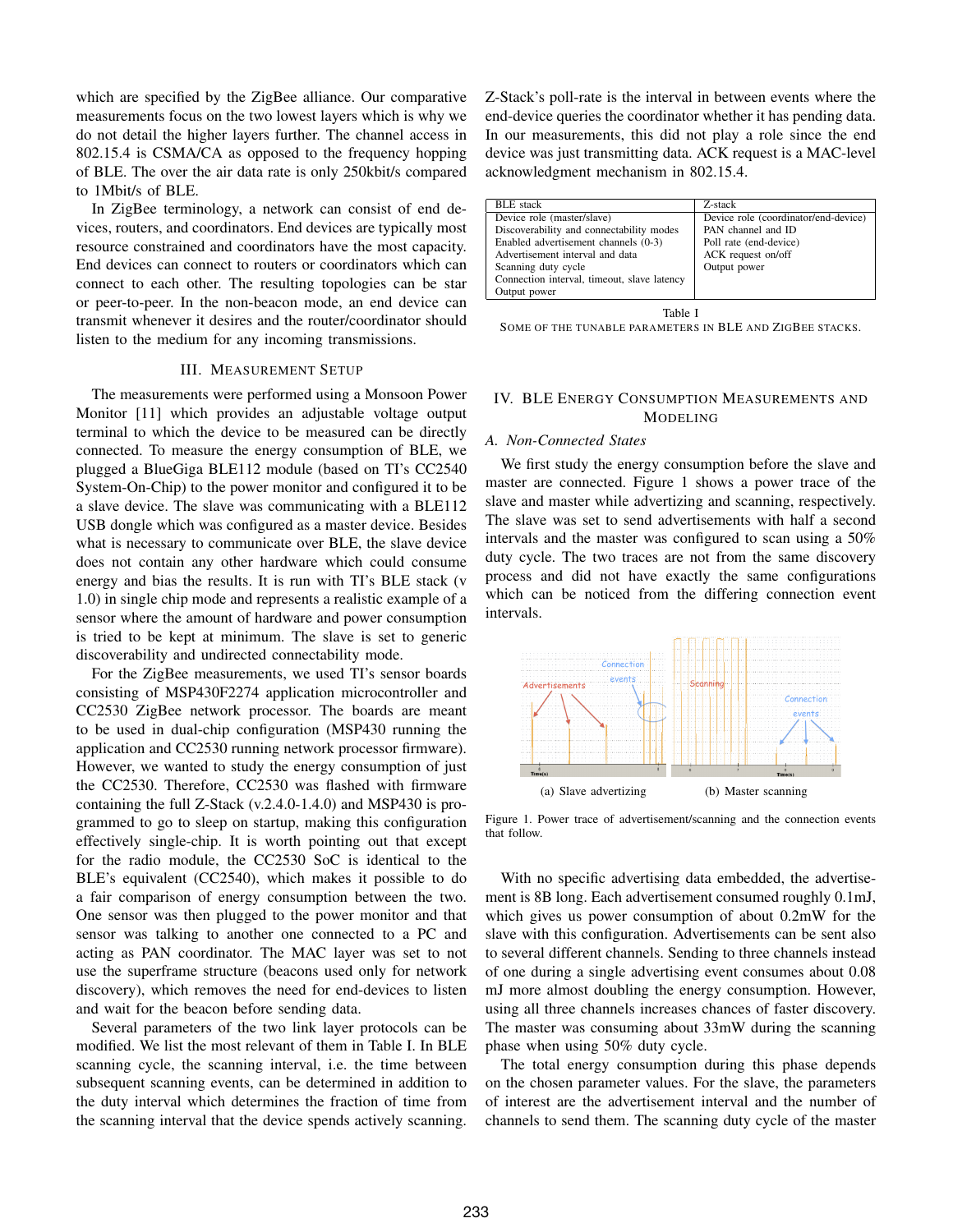is an equally important parameter. The specification does not mandate how the master should scan the three different channels. The TI stack implementation scanned one channel during one cycle of duty and the next channel during the next cycle etc. The optimal parameter configuration depends on the usage scenario. For instance, imagine an IoT scenario where a number of sensors are deployed in surrounding environments and a smart phone is used to collect information from those sensors over BLE. Given that the phone is mobile, it might be more important to complete the discovery phase quickly in order to be able to harvest the surrounding information than to save energy by using a low scanning duty cycle. However, the best strategy also depends on mobility patterns, density of sensors, etc.

The duty cycle (d) corresponds to the probability that the master finds the slave during one of its advertisement interval  $(I_a)$ . We can model the discovery time using binomial distribution in which case the expectation for the discovery time is  $I_a/d$ . Thus, the estimate for energy consumed by master is  $E_m^{disc} = dP_{scan}I_a/d = P_{scan}I_a$ , where  $P_{scan}$  is the power consumption while scanning. The energy consumption for the slave is  $E_s^{disc} = E_{adv}/d$ , where  $E_{adv}$  is the energy consumed by a single advertisement. Fastest discovery is therefore obtained when master scans all the time. Although the duty cycle does not have an influence on the overall energy consumed by the master when discovering slaves that are in vicinity, the energy consumed by a high duty cycle starts to count when the master is scanning even if no slaves are present. Since the master does not know and cannot influence the slave's advertisement interval and slave cannot change master's duty cycle, neither slave nor master can optimize their energy consumption by tweaking their own parameters.

However, considering the IoT scenario depicted above, a cooperative protocol could be developed. For example, several sensors within range of each other could exchange information about discovery process and when the master discovers one of them it would be informed of how to discover the others. Another approach could be to have the master learn and remember where sensors with particular configurations are located. An adaptive discovery protocol for classic Bluetooth is described in [12]. These kind of optimization mechanisms would be very useful because unfortunate choice of discovery parameter values can lead to long discovery times and a lot of energy spent in the worst case where the advertisement and scan cycles converge very slowly to a mutual point in time. Though, BLE specification defines that a pseudorandom part is to be included in the advertising interval to avoid situations where the advertising and scanning cycles are synchronized and never meet.

#### *B. Connection State*

In connected mode, the connection events happen periodically. Figure 2 shows a power trace of an example event captured at the slave. The figure shows the different phases during a connection event: wakeup and pre-processing, transmit, receive, and post-processing. In between subsequent transmission and reception a short delay called inter-frame space (IFS) is added according to the specification. The slight differences in the heights of peaks in the figure are due to the limited sampling rate of the power meter.



Figure 2. Power consumption of a single connection event at slave during which it sends 4 packets.

| Phase                         | Power draw $(V_{DD} = 3V)$ | Duration               |
|-------------------------------|----------------------------|------------------------|
| 1. wakeup $\&$ pre-processing | $P_{wu} = 15$ mW           | $D_{wu} = 1$ ms        |
| 2. RX                         | $P_{rr} = 66$ mW           | $D_{rr} = 8 \mu s/B$   |
| 3. IFS                        | $P_{ifs} = 45$ mW          | $D_{if s} = 150 \mu s$ |
| 4 TX                          | $P_{tr} = 84$ mW           | $D_{tx} = 8 \mu s/B$   |
| 5. post-processing            | $P_{mcu} = 24$ mW          | $D_{mcu} = 1.4$ ms     |
|                               |                            |                        |

Table II CURRENT DRAW IN DIFFERENT PHASES OF A CONNECTION EVENT.

Table II lists the power draw and duration of each phase. The absolute values are naturally hardware dependent and the post-processing time depends on what kind of processing needs to be done which depends on the application. Note that radio is already off during that phase. The energy consumption is similar for slave and master except that the RX and TX durations are interchanged. From this information, we infer that the energy consumption during a connection event for slave  $(E_s^{ce})$  and master  $(E_m^{ce})$  consist of energy to wakeup  $(E_{wu})$ , transmit  $(E_{tx})$ , receive  $(E_{rx})$ , wait for required number of IFS ( $E_{ifs}$ ), and do post-processing ( $E_{mcu}$ ), as follows:

$$
E_{s}^{ce} = E_{wu} + E_{tx} + E_{rx} + E_{ifs} + E_{mcu}
$$
  
\n
$$
= P_{wu}D_{wu} + P_{tx}D_{tx}((n - 1)(l_{hdr} + l_{pl}) + l_{last} + l_{hdr}) + P_{rx}D_{rx}nl_{hdr} + P_{ifs}D_{ifs}(2n - 1) + P_{mcu}D_{mcu}
$$
  
\n
$$
E_{m}^{ce} = P_{wu}D_{wu} + P_{rx}D_{rx}((n - 1)(l_{hdr} + l_{pl}) + l_{last} + l_{hdr}) + P_{tx}D_{tx}nl_{hdr} + P_{ifs}D_{ifs}(2n - 1) + P_{mcu}D_{mcu}
$$

In the above equations,  $l_{hdr}$ ,  $l_{pl}$ , and  $l_{last}$  denote length of BLE link layer frame headers and trailers, maximum payload that fits into BLE link layer frame, and the amount of data in the last frame payload, respectively, in bytes. Furthermore,  $n$ , which is the number of frames sent, can be computed as  $n = \lfloor (4+s)/l_{pl} \rfloor$ , where s is the total length of the application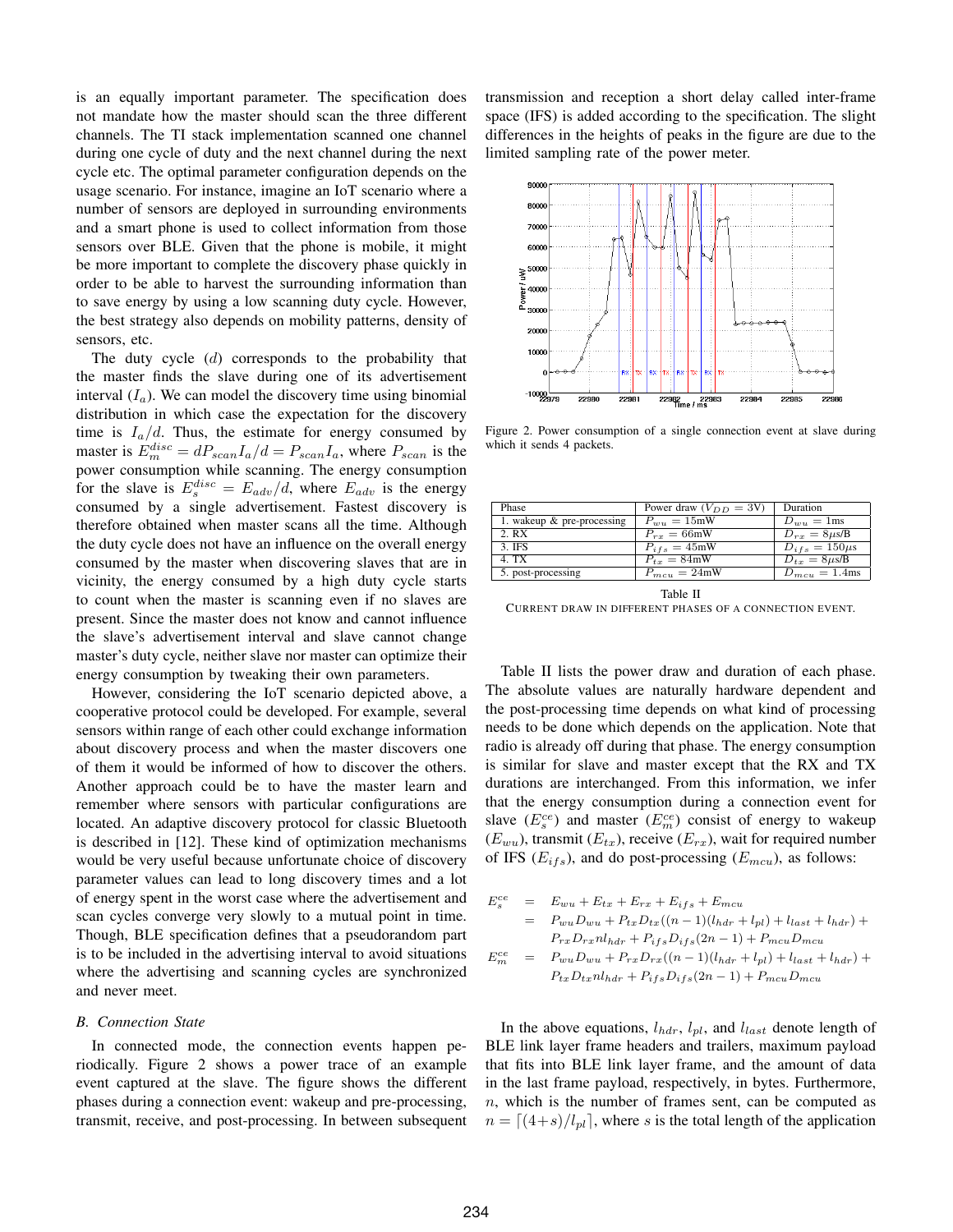

Figure 3. Energy utility of a single connection event at slave.



message to send in bytes and 4 is the header length of L2CAP messages in bytes. The rest of the terms are listed in Table II.

Using the above described models, we compute the slave's energy utility, bytes sent per Joule of energy consumed, for different amounts of data sent during a single connection event (Figure 3). It has a step-wise nature because a maximum of 27B of payload data can be transmitted at the Link Layer which corresponds to 23B of application data when taking L2CAP header into account. We observe that the energy utility rapidly improves when incresing the amount of application data per connection event. The results for master look exactly the same except that the energy consumed is slightly less and, consequently, the energy utility is higher since reception draws less power than transmission.

In addition to the basic case of slave transmitting raw L2CAP frames, the figure shows several different curves which correspond to different scenarios. In BLE+6LoWPAN, the target is to examine the overhead of 6LoWPAN headers (DISPATCH+IPHC) in different scopes [5]. In the calculations, stateless compression is used and fields are elided if possible. This would result in optimal case in short-length scenarios where stateful compression is unsuitable. In link-local communications between master and slave (Slave  $\langle - \rangle$  Master (link-local)), the IPv6 source and destination addresses can be fully elided. Traffic class and flow are also elided, which reduces the total overhead to only 2B. A connection between 2 slaves (Slave  $\langle$ - (Master) - $>$  Slave (link-local)) must be routed via master. This requires sending the IID part (64bits) of destination IPv6 address inline from which master associates the BLE access address of the receiving slave. The master can now remove the destination IID and add the IID of the sender (also from association table), which makes the total overhead to 10B. Sending packets to global IPv6 addresses (Slave <-  $(Master)$  - $>$  Internet) requires the full address carried inline, unless context is used, which increases the overhead to 18B. If slave can have multiple global IPv6 addresses, the IID part must also be carried inline (to/from master), making the total overhead 26B.

BLE specification allows to set the connection interval to values ranging from 7.25ms to 4s. In addition, the slave may skip some of the connection events so that maximum effective connection interval is 32s. Transmit window size, i.e. the time

Figure 4. Energy utility vs. throughput when varying connection event size and connection interval (note the logarithmic scale).

window during which connection event must happen, has a maximum duration of 10ms. According to our measurements, there should be enough time to transmit up to 12 full size frames (27B) during a 10ms connection event. However, the TI stack limits the maximum number of frames to four. These parameter limits together yield a maximum throughput of roughly 10KB/s. A given throughput can be achieved in several ways since there are two parameters to tune: the interval between connection events and the number of frames sent during a single event. We computed the energy utility for different throughput values and the results are plotted in Figure 4. It is easy to see that the energy utility is rather insensitive to changes in length of the connection interval, which stems from the fact that the BLE transciever draws only about  $1\mu A$  of current when sleeping. However, the number of frames sent during a connection event has a big impact on the energy utility. Therefore, to maximize the energy utility for a given data rate, the slave should transmit as many frames within a single connection event as possible and use a longer connection interval. Such strategy is very useful when the data to be transmitted is not time critical.

In order to put the energy utility of BLE to perspective, we contrast our results with those reported in [13] for Wi-Fi. Wi-Fi energy utility is highly dependent on throughput even when operated with Power Saving Mode enabled. The authors show that when the throughput varies from 16 to 256 KBps, the energy utility ranges from roughly 20 to 240 KB/J which is clearly lower than that of BLE.

#### V. COMPARATIVE MEASUREMENTS WITH 802.15.4

We contrast the energy efficiency of BLE by performing a similar measurement study with ZigBee. The energy consumption of a ZigBee end-device can be divided into 2 phases: network discovery and data transfers. In the discovery phase, the end-devices scan for network beacons sent by PAN coordinator and when found, joins the network. After this, the end-device can transmit data according to the 802.15.4 MAC protocol. The energy consumption during discovery phase is similar (slightly higher) to that of BLE except for one important difference: the scanning is done by the end device.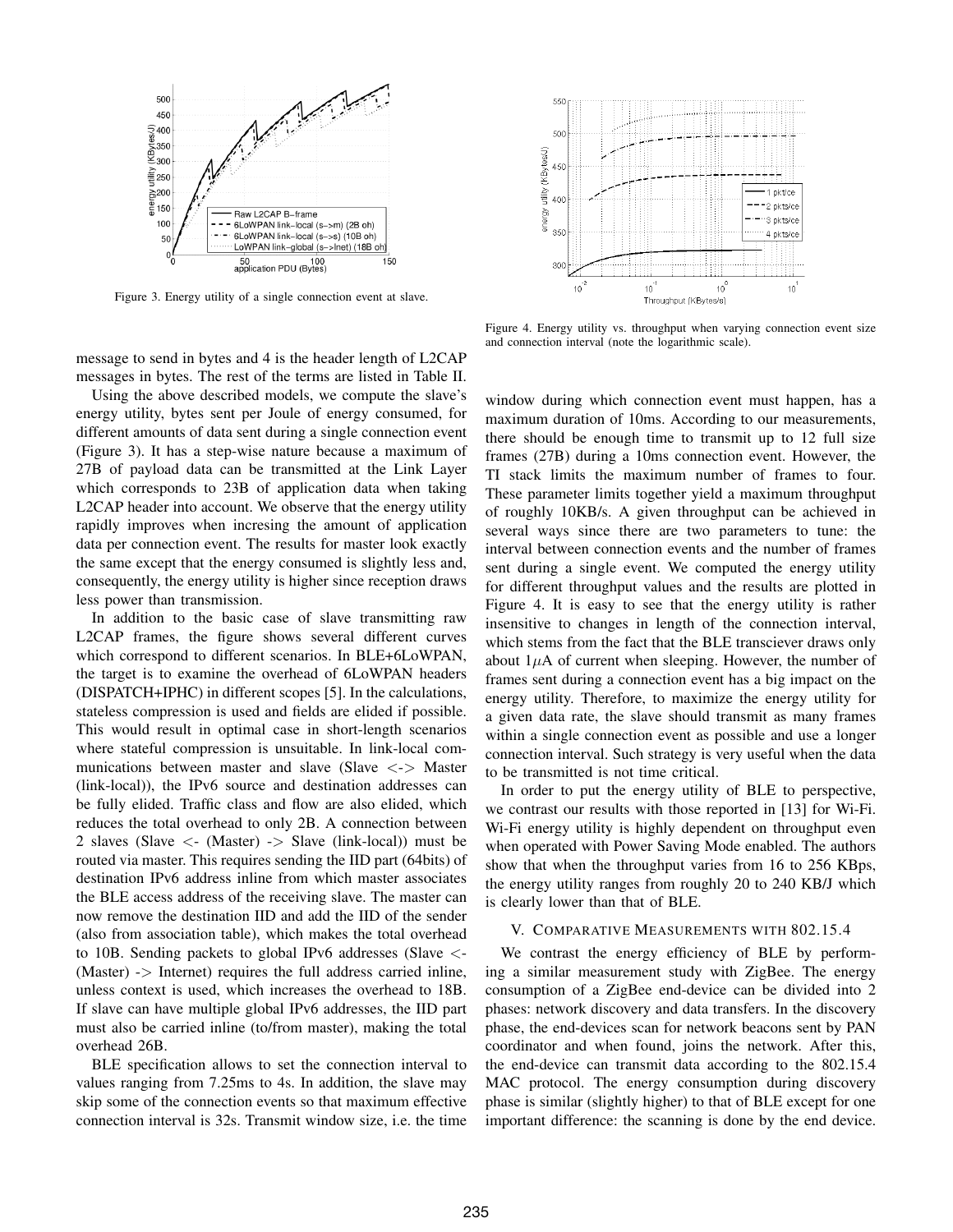

Figure 5. 802.15.4 end device power consumption when transmitting 70B.

Figure 5 shows a power trace of an end device which transmits 70B. The different phases and their power draw and duration are listed in Table III. A notable difference is the channel access method which is contention based CSMA/CA in 802.15.4. We report a range for the duration of that phase in the table because it varies depending on the amount of contention and the random backoff values chosen in case the channel is found busy. No other competing devices were in the vicinity during our experiments. The pre-processing phase is around 1ms when sending raw 802.15.4 frames but increases to at least 3.5ms when sending ZigBee frames.

| Phase              | Power draw $(V_{DD} = 3V)$ | Duration              |
|--------------------|----------------------------|-----------------------|
| 1. wakeup          | $P_{wu} = 20$ mW           | $D_{wu} = 0.5$ ms     |
| 2. pre-processing  | $P_{mcu1} = 24$ mW         | $D_{mcu1} = 1/3.5$ ms |
| 3. CSMA/CA         | $P_{ca} = 72 \text{mW}$    | $D_{ca} = 0.6 - 2ms$  |
| 4. RX-TX switch    | $P_{rrtr} = 54$ mW         | $D_{rxtx} = 0.4$ ms   |
| 5. TX              | $P_{rr} = 90$ mW           | $D_{rx} = 32 \mu s/B$ |
| 6. RX              | $P_{tx} = 72 \text{mW}$    | $D_{tx} = 32 \mu s/B$ |
| 7. post-processing | $P_{mcu2} = 24 \text{mA}$  | $D_{mcu2} = 1.4$ ms   |

Table III CURRENT DRAW IN DIFFERENT PHASES OF A TRANSMISSION EVENT.

Based on the measured values in Table III, we can derive an equation to compute the energy consumption in the same way we did for BLE in Section IV-B (omitted due to space constraints). Figure 6 shows the resulting energy utility. Comparing these curves to those of BLE in Figure 3, we see that the shapes are similar but the BLE energy utility is 2.5 times better. The reason is the four times higher over-the-air data rate of BLE and the CSMA/CA which somewhat prolongs the time that the 802.15.4 radio is powered on. As 802.15.4 supports mesh networking and IEEE addresses are carried within linklayer packets, the DISPATCH+IPHC overhead in all link-local communications is only 2 B. In link-global communications, the overhead is 18/26 B as in BLE.

Figure 7 visualizes the relationship between throughput and energy utility. CSMA/CA was assumed not to be done in between transmitting subsequent frames. We can observe that 300KB/J is a limit for the energy utility in this scenario. Comparison to the equivalent results on BLE plotted in Figure 4 tells us that the 802.15.4 energy utility corresponds roughly to that of BLE when transmitting a single full packet per connection event but is far inferior to that of BLE with multiple packets per connection event.



Figure 6. Energy utility of end device transmitting different amounts of data.



Figure 7. Energy utility vs. throughput for 802.15.4.

We restricted our attention to the energy consumption of an end-device and excluded the behavior of coordinator which in ZigBee usage scenarios is often a more powerful device and might even be directly attach to a power outlet. Therefore, the energy consumption is also rather asymmetric compared to BLE requiring the coordinator to listen whether end devices decide to transmit data, which may consume significantly more in order to let end devices sleep more.

Concerning our use case where the mobile device would continuously gather information from sensors in its vicinity, the mobile device would in fact need to act as a coordinator and, therefore, would spend more energy than the analysis of an end device shows above. Hence, BLE seems to be more suitable for that scenario.

# VI. IMPACT OF INTERFERENCE

We studied also how interference influences the two technologies. We set up in close range a maximum rate UDP transmission over a given Wi-Fi (54Mbps) channel as a source of interference. BLE should use adaptive frequency hopping (AFH) similarly to classic Bluetooth. However, the TI stack used did not implement the adaptation, which means that it did not detect channels under interference and exclude them from the hopping sequence. Instead, all channels were used regardless of the interference. 802.15.4 uses CSMA/CA and, thus, senses the channel and backs off in case of interference.